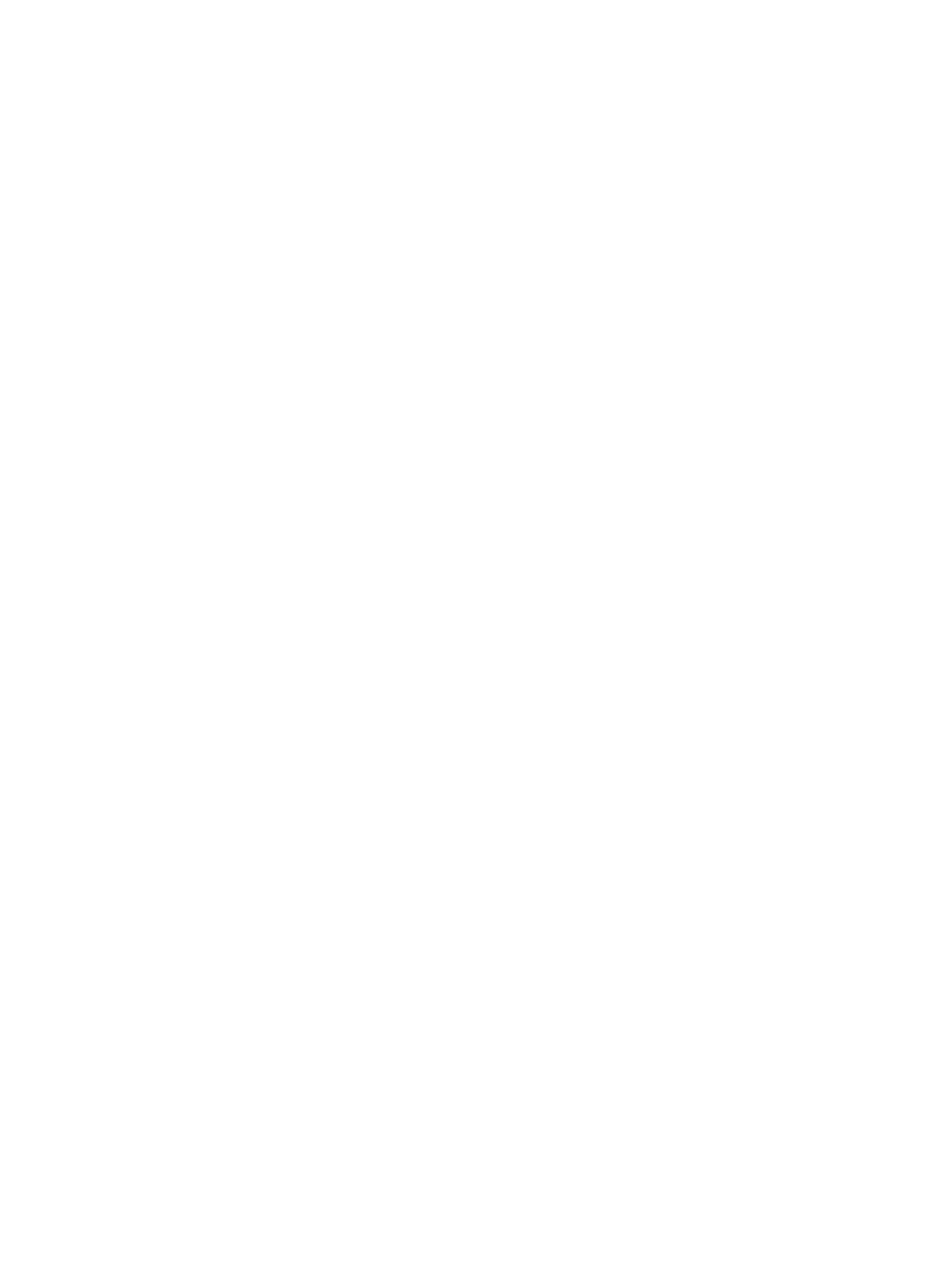#### **CHAPTER 106**

#### TRAFFICKING IN PERSONS (PREVENTION AND SUPPRESSION)

**An Act to facilitate The Bahamas fulfilling**  *27 of 2008*  **obligations under the United Nations Protocol respecting the trafficking in persons and to provide comprehensive measures to combat that activity.** 

> *[Assent 9th December 2008] [Commencement 10th December 2008]*

#### **PART I - PRELIMINARY**

1. This Act may be cited as the Trafficking in Short title. Persons (Prevention and Suppression) Act.

2. In this  $Act$  —

"abuse of a position of vulnerability" means such abuse that the person believes he has no reasonable alternative but to submit to the labour or service demanded of the person, and includes but is not limited to taking advantage of the vulnerabilities resulting from the person having entered the country illegally or without proper documentation, pregnancy, any physical or mental disease or disability of the person, including addiction to the use of any substance, or reduced capacity to form judgments by virtue of being a child;

"child" means any person under eighteen years of age;

"child pornography" means —

- (a) audio or visual depiction of any kind, whether —
	- (i) made or produced by electronic, mechanical or other means; or
	- (ii) embodied in a disc, tape, film or other device, whether electronically or otherwise, so as to be capable of being retrieved or reproduced

Interpretation.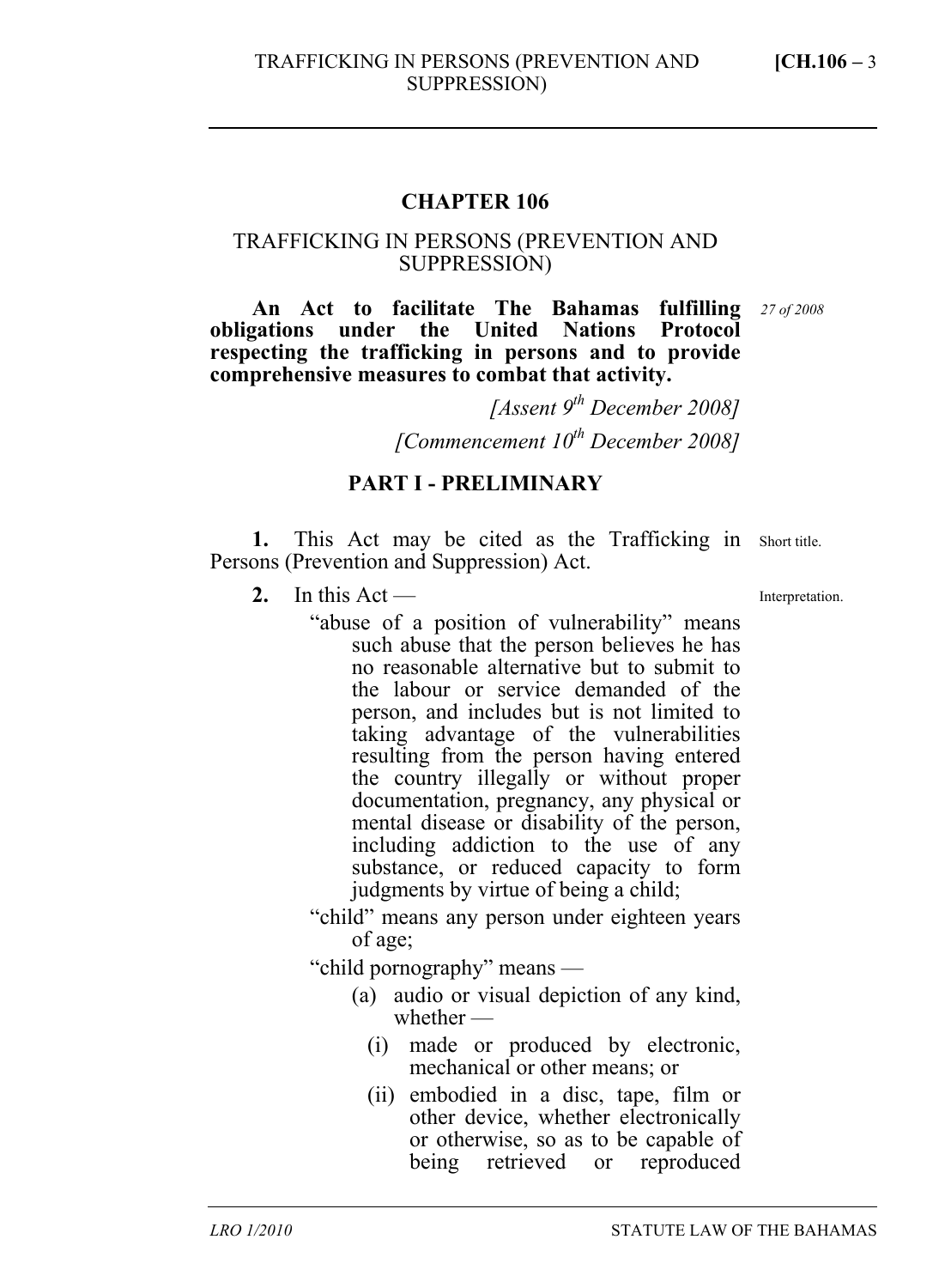therefrom, of sexually explicit conduct involving a child; or

- (b) any representation of the genitalia of a child, where such audio or visual depiction or representation lacks genuine literary, artistic, or scientific value;
- "coercion" includes violent as well as some forms of non-violent or psychological coercion, including —
	- (a) threats of serious harm to or physical restraints against any person,
	- (b) any scheme, plan, or pattern intended to cause a person to believe that failure to perform an act would result in serous harm to or physical restraint against any persons; or
	- (c) the abuse or threatened abuse of the legal process;
- "debt bondage" means the status or condition of a debtor arising from a pledge by him of his personal services or those of a person under his control as a security for debt, if the value of those services as reasonably assessed is not applied toward the liquidation of the debt or the length and nature of those services are not respectively limited and defined;

"exploitation" means —

- (a) keeping a person in a state of slavery;
- (b) subjecting a person to practices similar to slavery;
- (c) compelling or causing a person to provide forced labour or services;
- (d) keeping a person in a state of servitude, including sexual servitude;
- (e) exploitation of prostitution of another;
- (f) engaging in any form of commercial sexual exploitation, including but not limited to pimping, pandering, procuring, profiting from prostitution, maintaining a brothel, child pornography;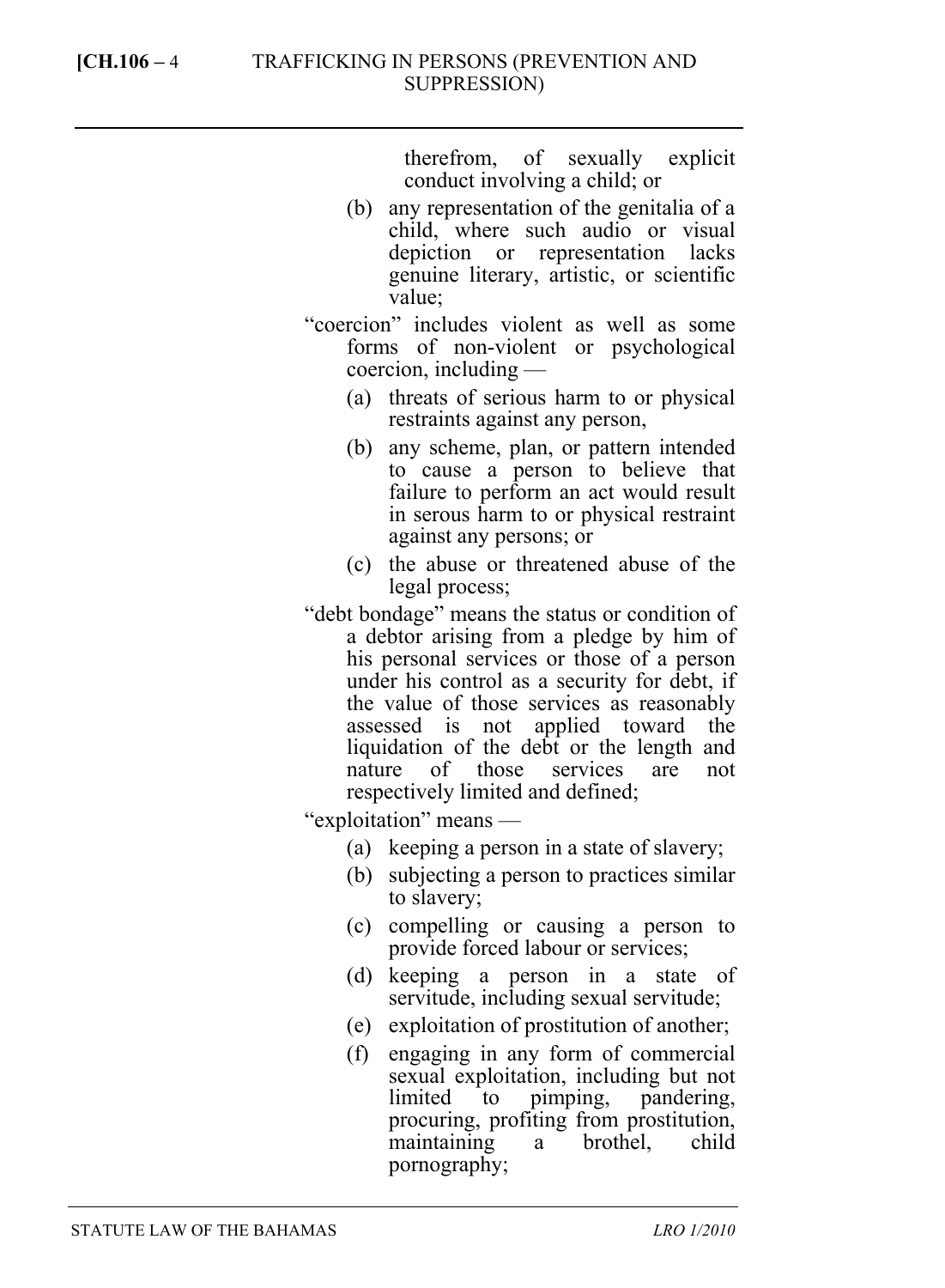(g) illicit removal of human organs;

- "forced labour" means labour or services obtained or maintained through force, threat of force, or other means of coercion or physical restraint;
- "illicit removal of organs" refers to the unlawful conduct, and not to legitimate medical procedures for which proper consent has been obtained;
- "practices similar to slavery" includes, in general, debt bondage, serfdom, forced or servile marriages and delivery of children for exploitation;
- "servitude" means a condition of dependency in which the labour or services of a person are provided or obtained by threats of serious harm to that person or another person, or through any scheme, plan, or pattern intended to cause the person to believe that, if the person did not perform such labour or services, that person or another person would suffer serious harm;
- "sexual explicit conduct" includes actual or simulated sexual activity, such as sexual intercourse whether between persons of the same or opposite sex and whether involving genital, anal or oral sex, bestiality, masturbation, sadistic or masochistic abuse;
- "sexual exploitation" means compelling the participation of a person in —
	- (a) prostitution;
	- (b) the production of child pornography or other pornographic material;
	- (c) any other sexual activity,

as a result of being subjected to threat, coercion, abduction, the effects of narcotic drugs, force, abuse of authority or fraud;

"slavery" means the status or condition of a person over whom any or all the powers attaching to the right of ownership are exercised;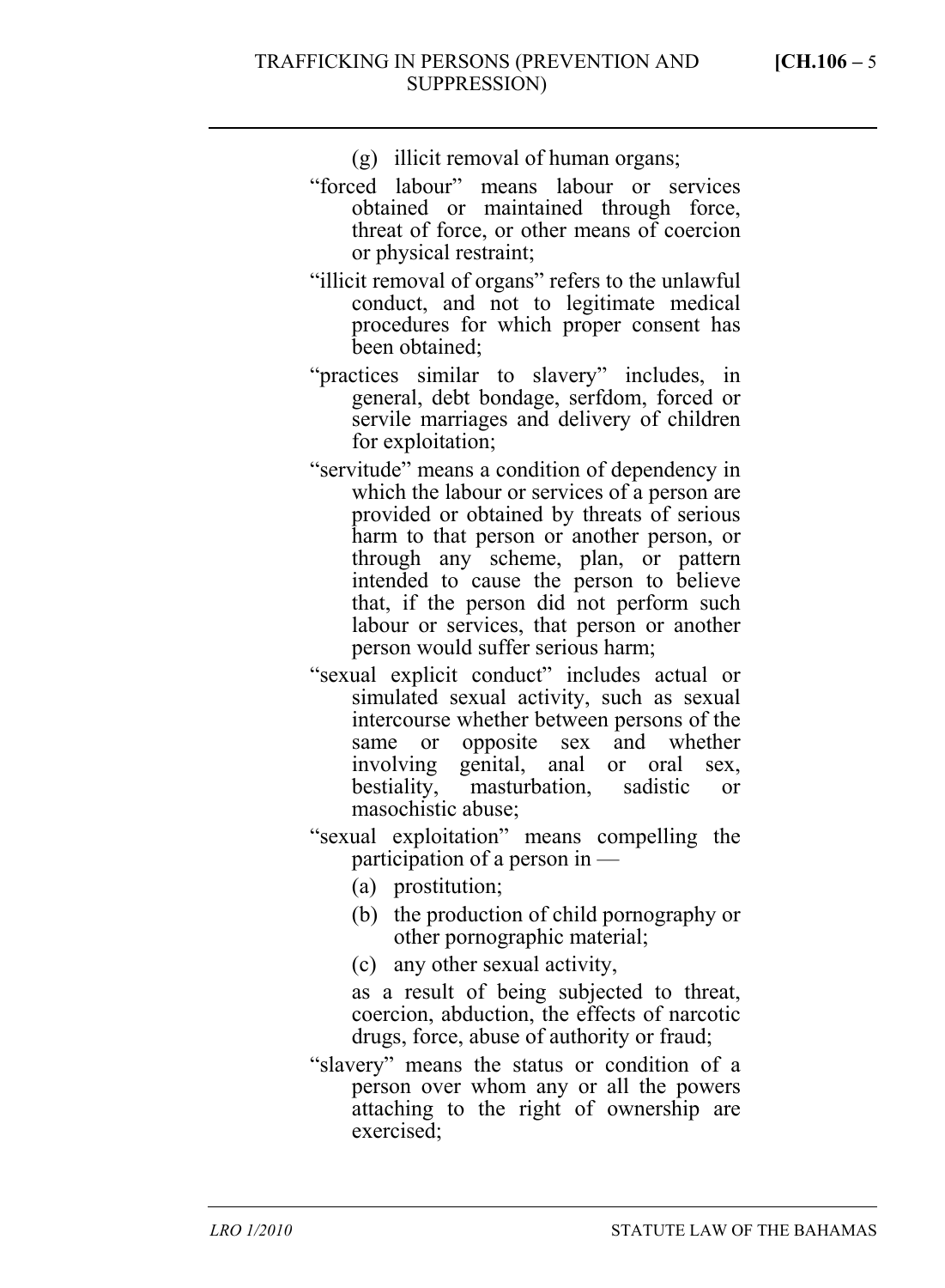- "trafficking in persons" means the recruitment, transportation, transfer, harbouring or receipt of a person by means of the threat or use of force or other means of coercion, or by abduction, fraud, deception, abuse of power or of a position of vulnerability, or by the giving or receiving of payments or benefits to achieve the consent of a person having control over another person, for the purposes of exploitation;
- "victim" means the person in respect of whom the offence of trafficking in persons is committed.

# **PART II - CRIMINAL OFFENCES AND RELATED PROVISIONS**

Trafficking in persons.

**3.** (1) Whoever engages in or conspires to engage in, or attempts to engage in, or assist or otherwise facilitates another person to engage in "trafficking in persons" shall —

- (a) on summary conviction
	- (i) be sentenced to not less than three years nor more than five years imprisonment;
	- (ii) be subject to forfeiture of property under section 7; and
	- (iii) be ordered to pay full restitution to the victim under section 6;
- (b) on conviction on information
	- (i) be sentenced to life imprisonment or to a term not less than five years;
	- (ii) be subject to forfeiture of property under section 7; and
	- (iii) be ordered to pay full restitution to the victim under section 6.

(2) A person commits the offence of trafficking in persons where, for the purpose of exploitation he —

(a) recruits, transports, transfers, harbours or receives another person within The Bahamas;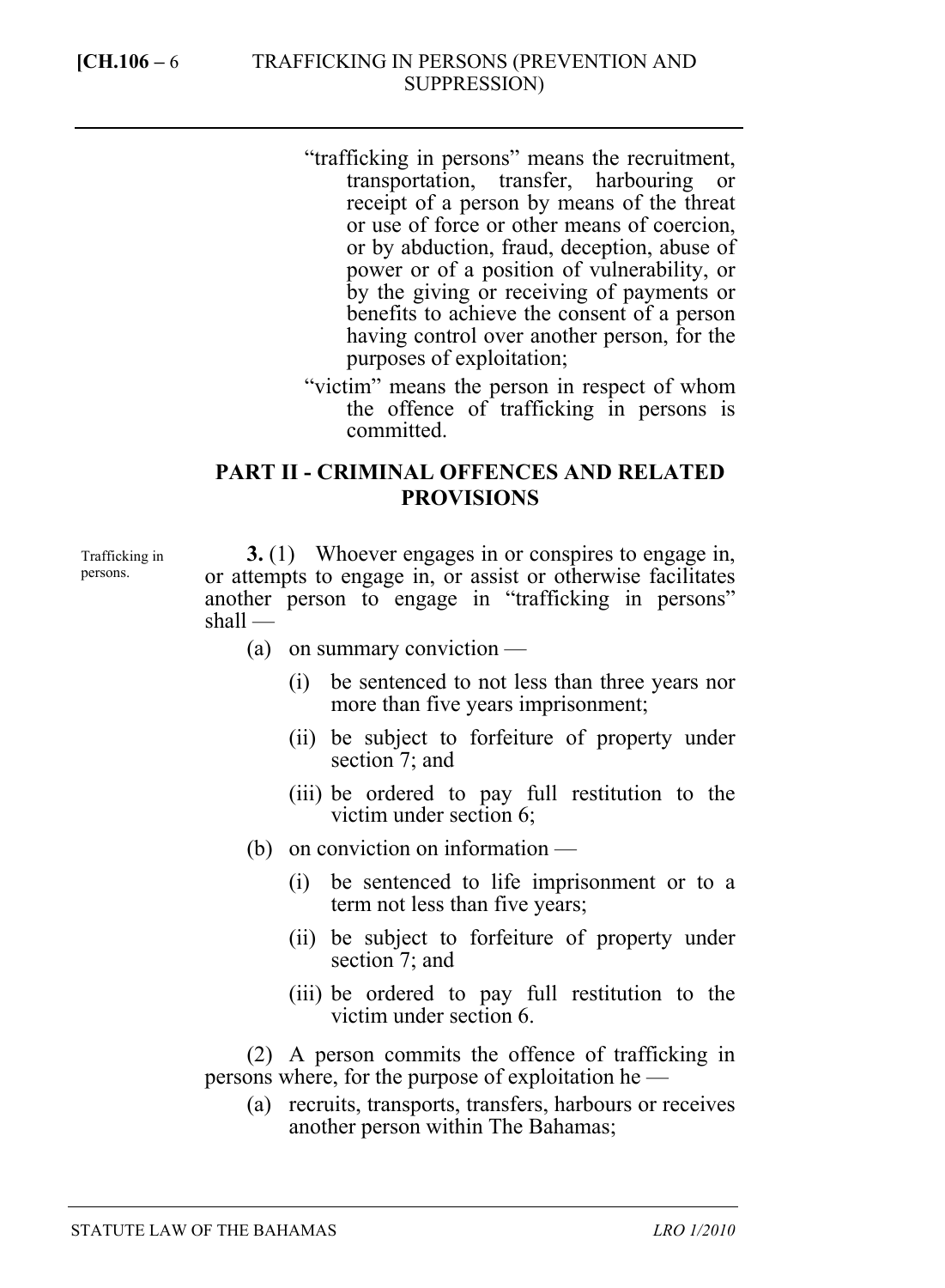- (b) recruits, transports or transfers another person from The Bahamas to another country; or
- (c) recruits, transports, transfers, or receives or facilitates the arrival of another person from another country into The Bahamas, by any of the means specified in subsection (3).
- (3) The means referred to in subsection (2) are  $-$
- (a) threat or use of force or other form of coercion;
- (b) abduction;
- (c) deception or fraud;
- (d) the abuse of  $-$ 
	- (i) power; or
	- (ii) a position of vulnerability;
- (e) the giving or receiving of a benefit in order to obtain the consent of a person who has control over another person.

(4) Notwithstanding the absence of the use of any of the means specified in paragraphs (a) to (e) of subsection (3) a person who recruits, transports, transfers, harbours or receives a child for the purpose of exploitation of that child commits the offence of trafficking in persons.

(5) In subsection (3) a reference to "deception or fraud" includes deceiving another person about the fact that the other person's exit from or arrival in The Bahamas is for a purpose that involves the provision by the other person of sexual services in or outside The Bahamas or will involve the other person's exploitation or the confiscation of the other person's travel or identity document.

**4.** (1) A person who, for the purpose of committing or facilitating an offence under subsection (1) of section 3 conceals, removes, withholds or destroys any —

Unlawful withholding of identification papers.

- (a) travel document that belongs to another person; or
- (b) document that establishes or purports to establish another person's identity or immigration status,

is liable on —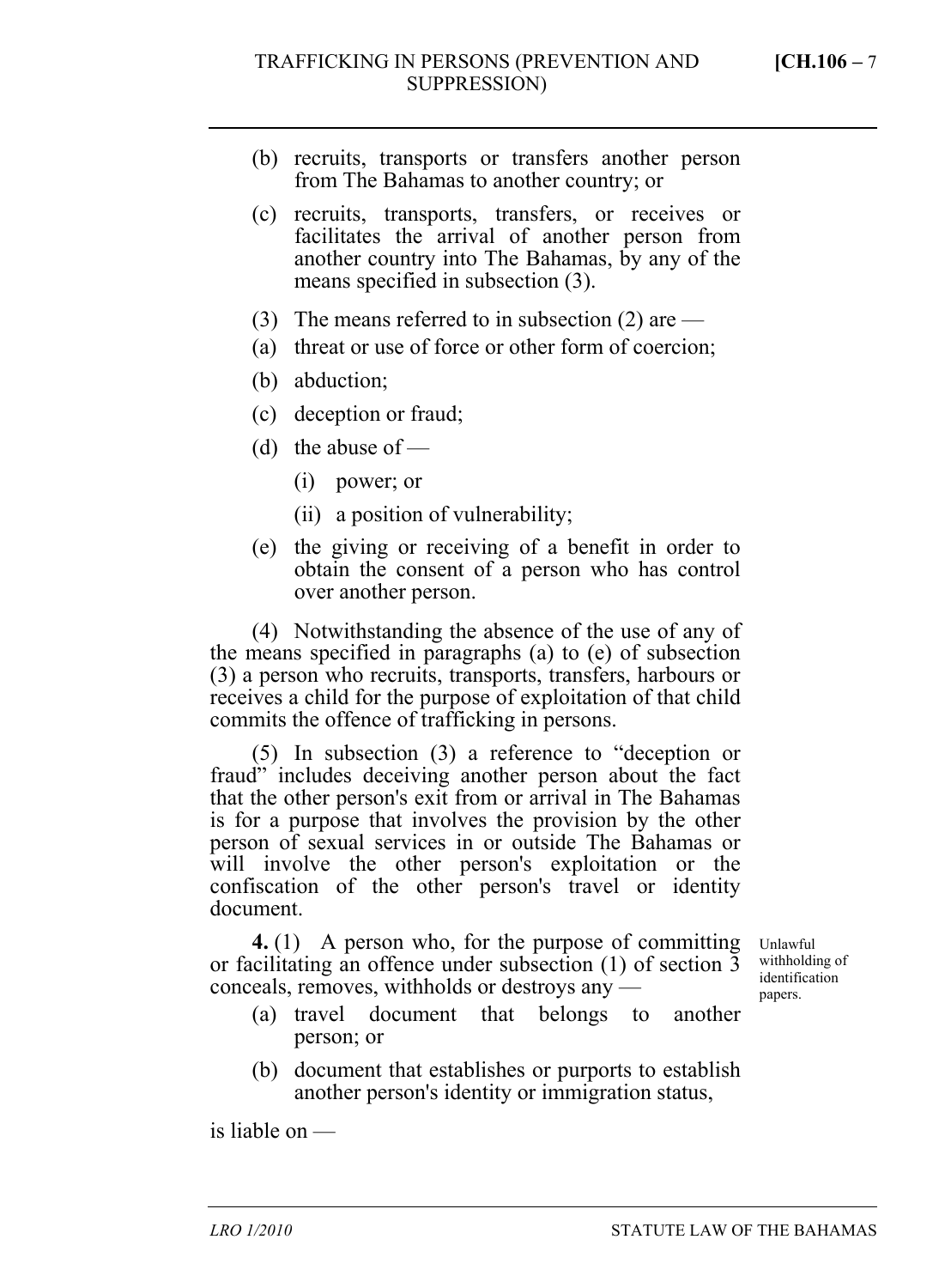- (i) summary conviction to imprisonment for a term of three years;
- (ii) conviction on information for imprisonment for a term of ten years.
- (2) Every person who receives a financial or other benefit knowing that it results from the offence of trafficking in persons commits an offence and is liable on —
- (a) summary conviction to a fine of ten thousand dollars or to imprisonment for three years or to both such fine and imprisonment;
- (b) conviction on information to a fine of fifteen thousand dollars or to imprisonment for a term of ten years or to both such fine and imprisonment.

(3) For the purposes of this section, an offence under subsection (1) is facilitated —

- (a) where the facilitator knows that such an offence is intended to be facilitated;
- (b) whether or not the facilitator knows the specific nature of the offence that is intended to be facilitated; and
- (c) whether or not the offence was actually committed.

**5.** (1) Whoever knowingly transports or conspires to transport, or attempts to transport or assists another person engaged in transporting any person in The Bahamas or across an international border for the purpose of that person engaging in prostitution commits an offence and shall be liable on summary conviction to be punished in accordance with subsections (2) and (3).

(2) Persons convicted of the crime of transporting a person for the purpose of exploiting that person's prostitution shall be liable on summary conviction to a fine of fifteen thousand dollars and to imprisonment for three years.

(3) The presence of anyone of the following aggravating factors resulting from acts of the defendant can permit a longer sentence of five years in lieu of that mentioned in subsection (2) together with forfeiture of the conveyance used for transporting the victim —

Transporting a person for the purpose of exploiting such person's prostitution.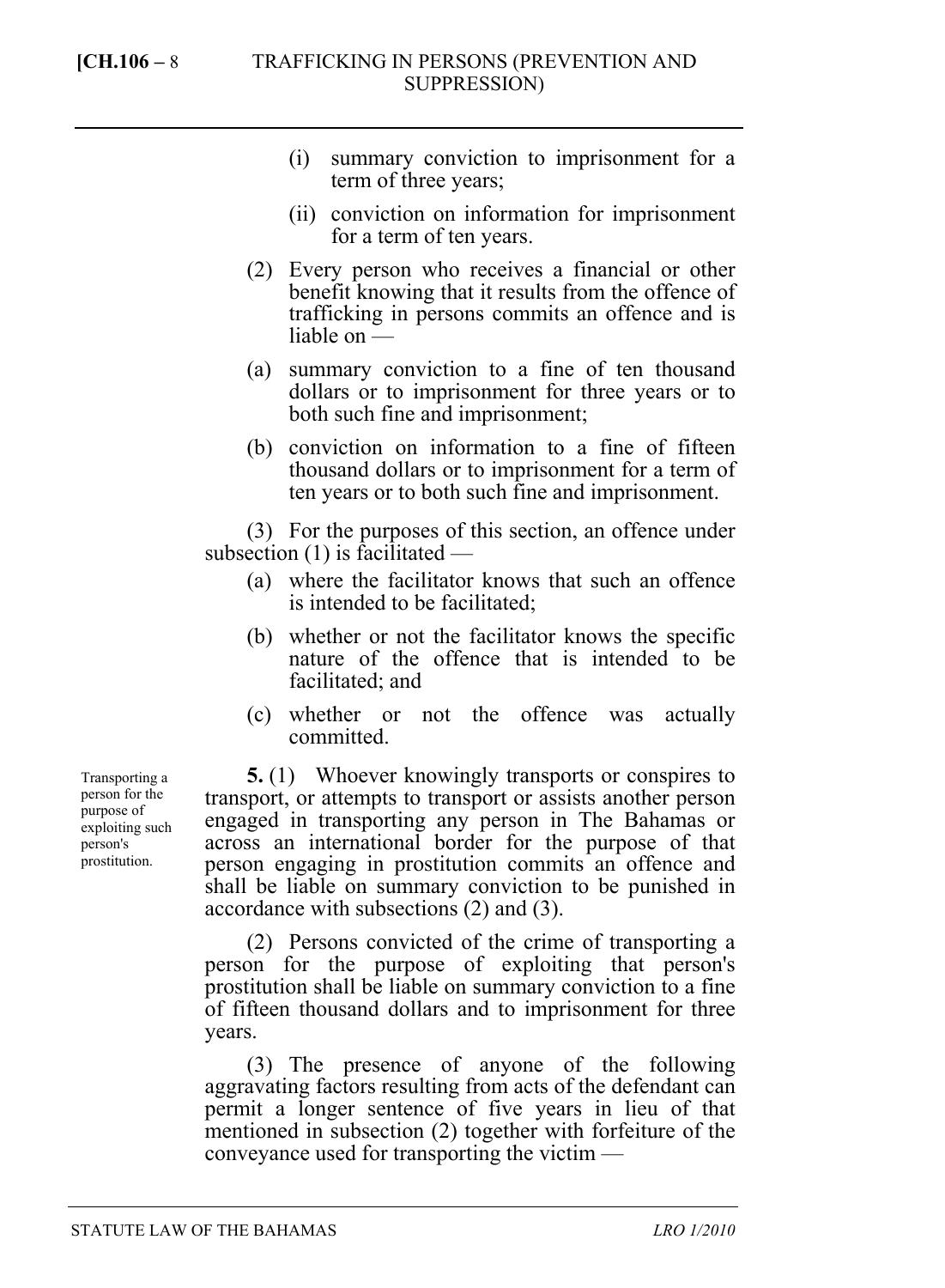- (a) transporting two or more persons at the same time;
- (b) permanent or life-threatening bodily injury to a victim;
- (c) transportation of one or more children; or
- (d) transporting as part of the activity of an organized criminal group.

**6.** (1) Where a defendant is convicted of trafficking Restitution. in persons under this Act, the court shall order the defendant to pay restitution to the victim.

- (2) Restitution shall compensate the victim for —
- (a) costs of medical and psychological treatment;
- (b) costs of physical and occupational therapy and rehabilitation;
- (c) costs of necessary transportation, temporary housing and child care;
- (d) lost income;
- (e) attorney's fees and other cost such as victim advocate fees;
- (f) compensation for emotional distress, pain and suffering; and
- (g) any other loss suffered by the victim.

(3) Restitution shall be paid to the victim promptly upon the conviction of the defendant and any proceeds from the property forfeited under section 7 shall be applied first to the payment of restitution.

(4) The return of the victim to the victim's home country, normal place of residence in The Bahamas or other absence of the victim from the jurisdiction shall not prejudice the victim's right to receive restitution.

**7.** (1) All property, including but not limited to Forfeiture. money, valuables and other movable and immovable property, of persons convicted of the crime of trafficking in persons under section 3 that was used or intended to be used, or was obtained in the course of the crime, or benefits gained from the proceeds of the crime, shall be forfeited to the Crown on behalf of The Bahamas subject to subsection (2).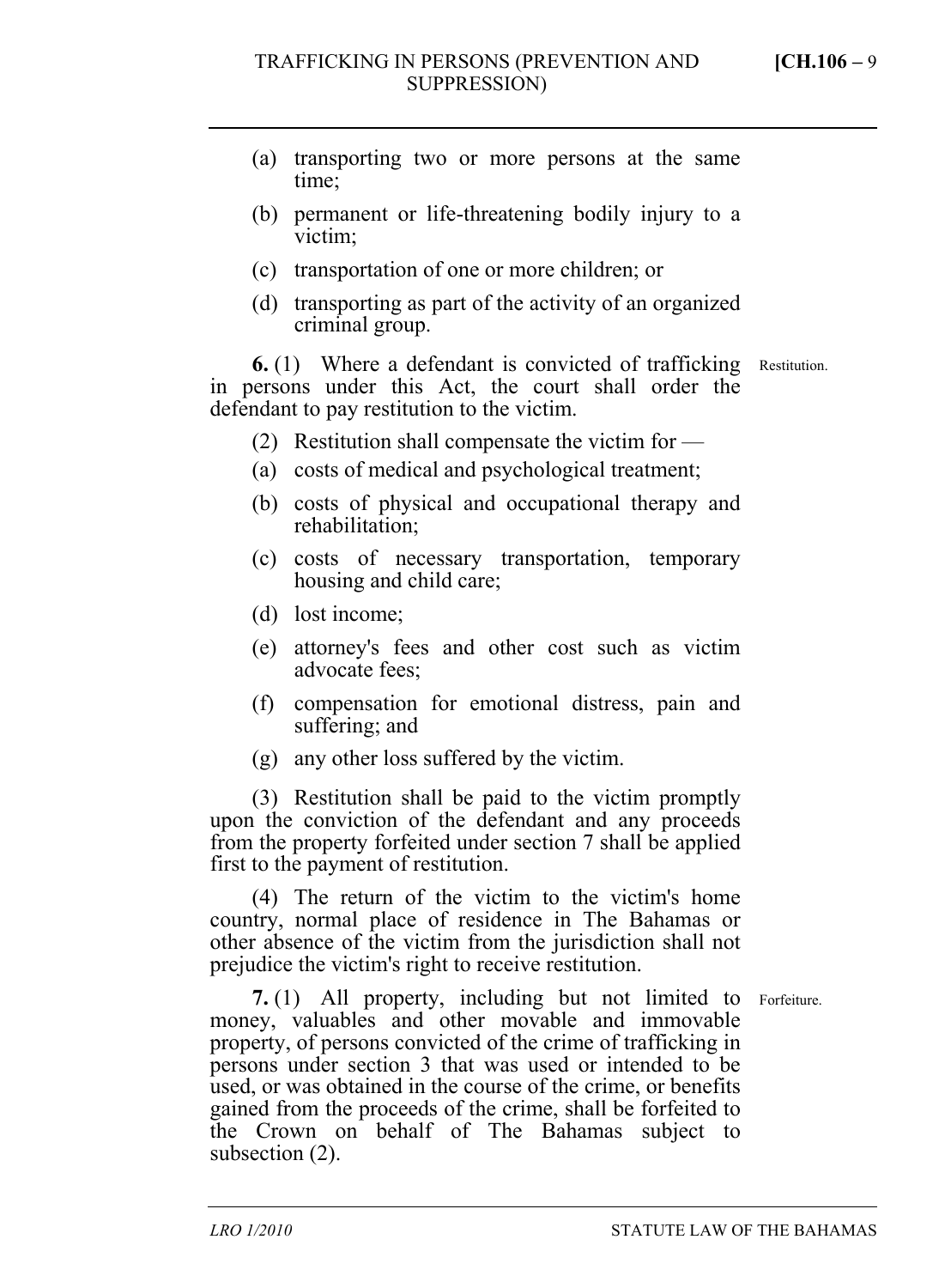(2) Where the court is satisfied beyond any reasonable doubt that —

- (a) the person who was the owner of the conveyance; and
- (b) in the case of an aircraft or ship, every person who was a responsible officer thereof, when it was made use of for the purpose of trafficking in persons,

was not concerned in or privy to such use, the conveyance shall be restored to the owner thereof by the court on application of the owner.

(3) Subsection (2) shall *mutatis mutandis* apply to a forfeiture of a conveyance under section 5(3).

**8.** (1) Where a person is convicted on information of the crime of trafficking in persons the following provisions as regards his sentence, other than a life sentence, may  $apply$ —

- (a) if the convicted person used, threatened use, or caused another to use or threaten use of a dangerous weapon, two years may be added to the sentence;
- (b) if the victim suffers a serious bodily injury due to any act or omission of the defendant, or if the defendant commits a sexual assault against the victim, five years may be added to the sentence;
- (c) if the victim had not attained the age of eighteen years, five years may be added to the sentence;
- (d) if, in the course of trafficking or subsequent exploitation, the defendant recklessly caused the victim to be exposed to a life threatening illness, or if the defendant intentionally caused a victim to become addicted to any drug or medication, five years may be added to the sentence;
- (e) if a victim suffers a permanent life threatening injury, ten years may be added to the sentence;
- (f) if the trafficking was part of the activity of an organized criminal group, three years may be added to the sentence; or
- (g) if trafficking was part of the activity of an organized criminal group and the defendant

Sentencing guidelines.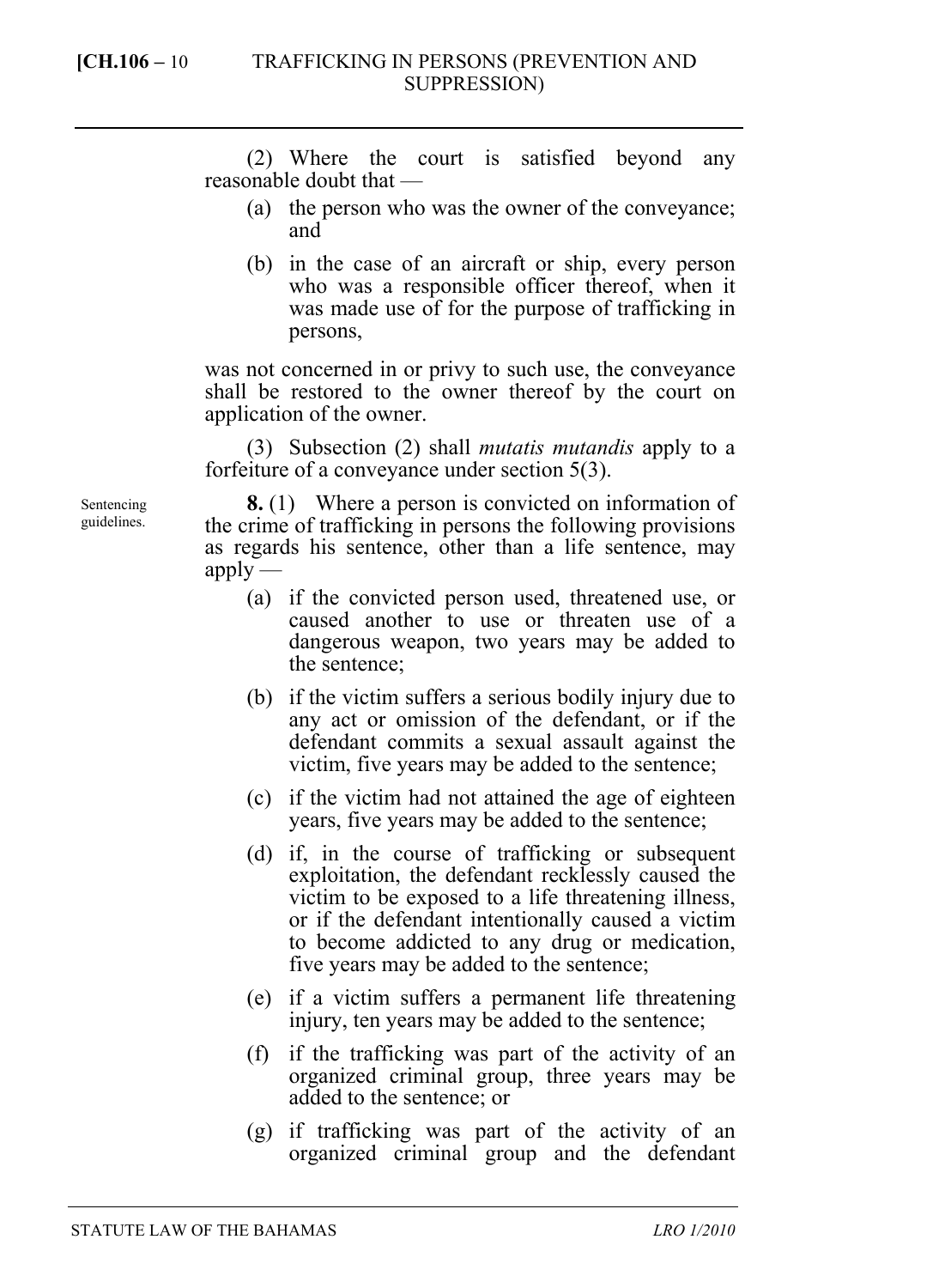organized the group or directed its activities, five years may be added to the sentence;

- (h) if the trafficking occurred as the result of abuse of power or position of authority, including but not limited to a parent or guardian, teacher, children's club leader, or any other person who has been entrusted with the care or supervision of the child, four years may be added to the sentence.
- (2) In this section —
- (a) "dangerous weapon" means an instrument capable of inflicting death or serious bodily injury and includes an object that is not an instrument capable of inflicting death or serious bodily injury but closely resembles such an instrument or is used in such a way that it creates the impression that the object is an instrument capable of inflicting death or serious bodily injury;
- (b) "life-threatening illness" means any illness that involves a substantial risk of death, and includes Human Immune Deficiency Virus (HIV) infection and tuberculosis;
- (c) "organized criminal group" means a structured group of three or more persons, existing for a period of time and acting in concert with the aim of committing one or more offences established under this section in order to obtain, directly or indirectly, a financial or other material benefit;
- (d) "permanent or life-threatening bodily injury" means injury involving a substantial risk of death; loss or substantial impairment of the function of a bodily member, organ or mental faculty that is likely to be permanent; or an obvious disfigurement that is likely to be permanent; maltreatment to a lifethreatening degree, such as by denial of food or medical care that results in substantial impairment of function;
- (e) "serious bodily injury" means injury involving extreme physical pain or the protracted impairment of a function of a bodily member, organ or mental faculty; or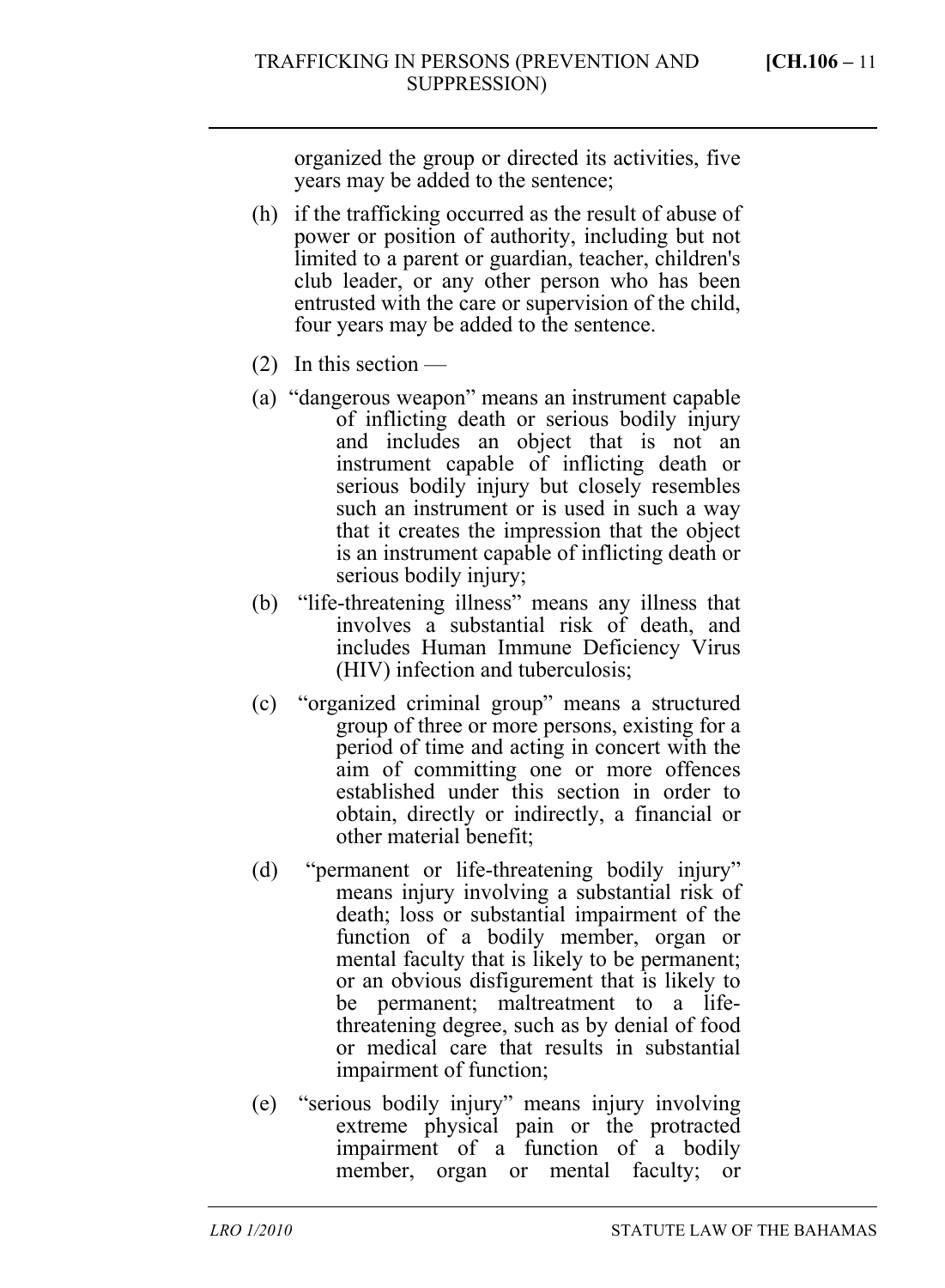requiring medical intervention such as surgery, hospitalization, or physical rehabilitation;

(f) "sexual assault" means causing another to engage in a sexual act by using force against that person, threatening or placing that person in fear that any person will be subjected to death, serious bodily injury, or kidnapping, and engaging in a sexual act with an incapacitated person, or a person who cannot express consent or with a minor that constitutes statutory rape.

**9.** (1) In a prosecution for trafficking in persons under section 3 or the offence under section 4 the alleged consent of a person to the intended or realized exploitation is irrelevant.

(2) In a prosecution for the offence of trafficking in persons under section 3, evidence of a victim's past sexual behaviour is irrelevant and inadmissible for the purpose of providing that the victim engaged in other sexual behaviour, or to prove the victim's sexual predisposition.

**10.** Where a person provides evidence that he is a victim he shall not be liable to prosecution for any offence against the laws relating to immigration or prostitution, that is a direct result of the offence of trafficking in persons committed against him.

**11.** (1) The offence of trafficking in persons shall constitute an extraditable offence for the purposes of the Extradition Act and in that respect any party to the Protocol shall be deemed a "treaty State" within the meaning of that Act.

(2) In this Act "Protocol" means the United Nations Protocol to Prevent, Suppress and Punish Trafficking in Persons, Especially Women and Children, Supplementing the United Nations Convention Against Transnational Organized Crime.

Consent or past sexual behaviour history is irrelevant.

Immunity of victim from prosecution.

Extradition.

Ch. 96.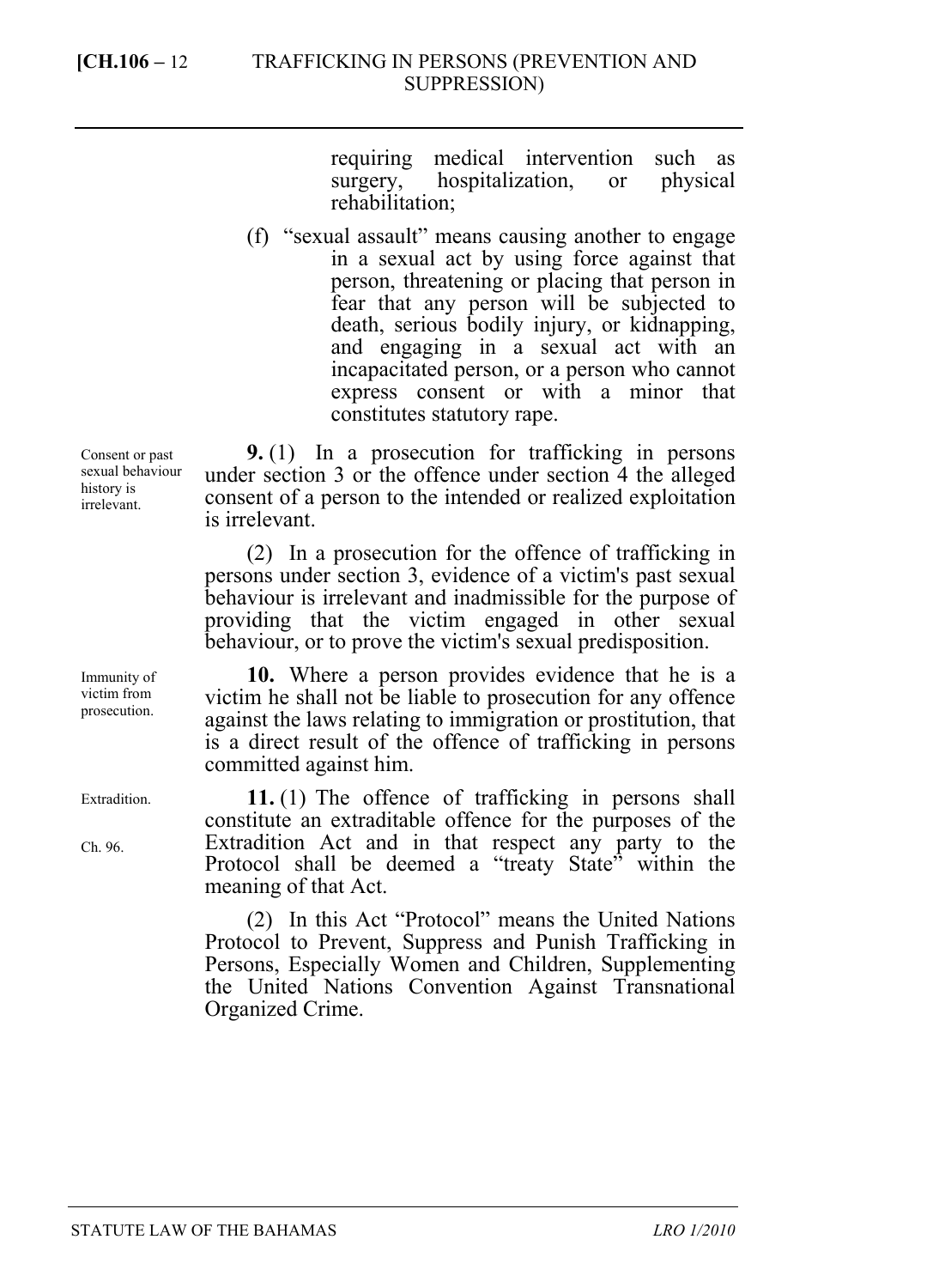# **PART III - ASSISTANCE AND PROTECTION FOR VICTIMS**

**12.** (1) All law enforcement agencies and other appropriate authorities shall take all steps necessary to identify victims of trafficking.

(2) When victims are identified, these authorities shall provide reasonable protection to them to prevent their recapture by the traffickers and their associates.

(3) It shall be the responsibility of the Minister responsible for national security to secure the victim and the victim's family if they reside in The Bahamas from threats, reprisals or intimidation by the traffickers and their associates, and ensure the victim has an opportunity to consult with a victim's advocate or other appropriate person to develop a safety plan.

**13.** Victims who are witnesses or potential witnesses should be considered for entry into the Witness Protection programme established under the Justice Protection Act if it is determined that an offence involving a crime of violence directed at the witness or potential witness is likely to be committed.

**14.** Where the victim is a person who does not have the right to remain or reside in The Bahamas, the Director of Immigration shall, subject to the provisions of this section, grant the victim the appropriate visas or other required authorization to allow him to remain in The Bahamas for the duration of time necessary to carry out, where feasible, the —

- (a) process of identifying the victim or verifying his identity and nationality;
- (b) activities necessary to find accommodation for and other assistance to the victim;
- (c) criminal prosecution against the person who has committed or facilitated the commission of the offence of trafficking in persons;
- (d) investigations necessary to prosecute the offence of trafficking in persons or facilitating the offence and other legal and administrative activities.

**15.** (1) In any proceedings involving a victim who —

Protection for the safety of victims.

Witness protection. Ch. 64A.

Immigration regime for victims.

Proceedings to be in camera.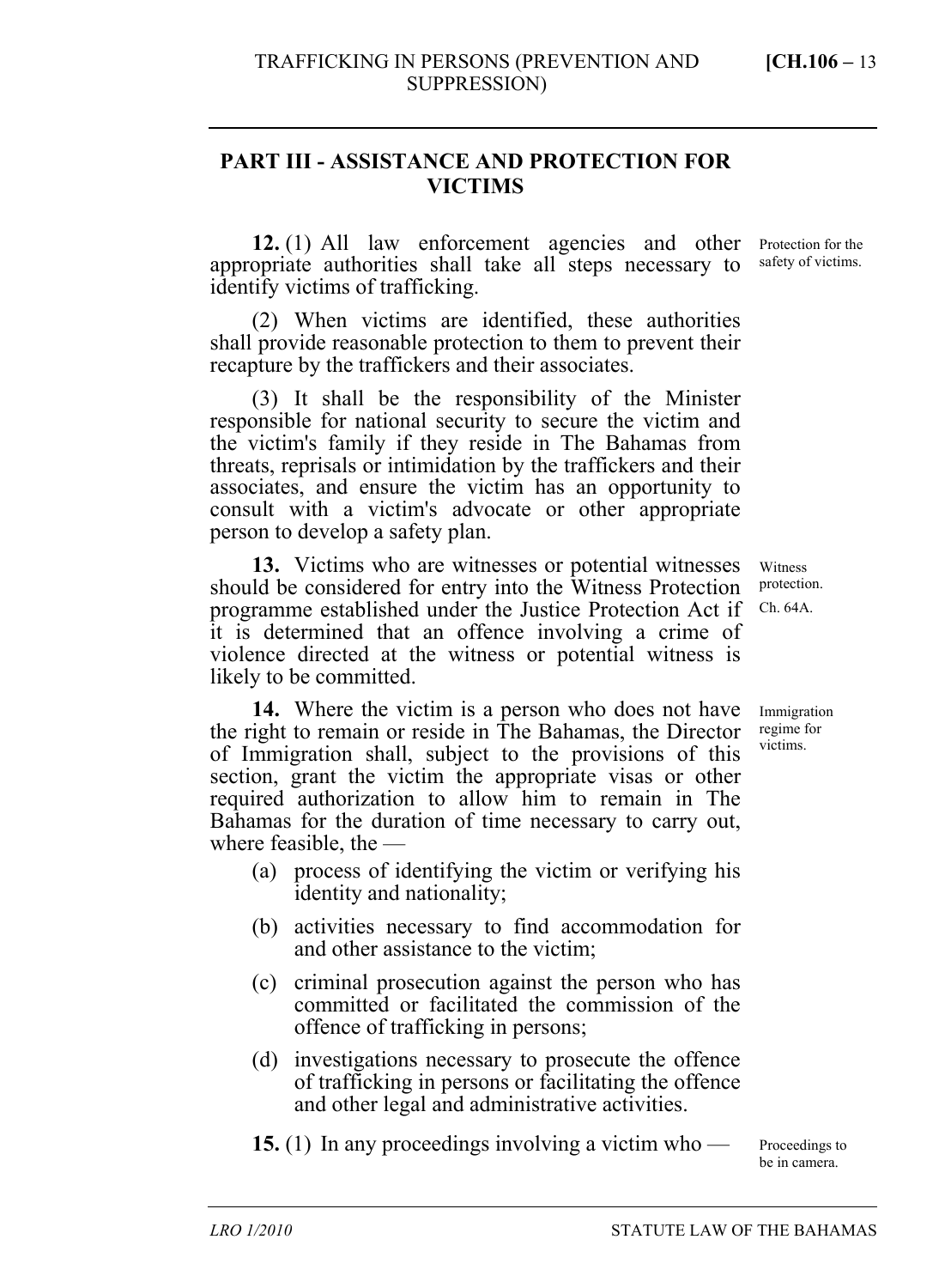- (a) is a child;
- (b) has been traumatized by the experience of exploitation;
- (c) is mentally or physically challenged; or
- (d) is a person against whom any of the offences of indecent assault, carnal abuse, abduction, rape, buggery and prostitution was committed,

the court shall order that such proceedings be held in camera though members of the press may be present.

(2) No publication shall be made of any particulars which may, or tend to, identify the identity of the victim.

(3) A person who commits a breach of the confidentiality enjoined by this section shall be guilty of an offence and shall on summary conviction be liable to a fine of five thousand dollars or to imprisonment for one year or to both such fine and imprisonment.

**16.** The Minister responsible for national security shall inform victims of trafficking, in a language they can understand, of their legal rights and the progress of relevant court and administrative proceedings, as appropriate, including but not limited to prosecution of the criminal offenders, proceedings for the return of the victims to their country of citizenship or lawful residence.

Opportunity for presentation of victim's views and concerns.

Information for victims.

**17.** The court shall provide —

(a) an opportunity to a victim of trafficking, if the victim desires it, to present the victim's views and concerns at appropriate stages of criminal proceedings against traffickers, in a manner not prejudicial to the rights of the defendant;

(b) an interpreter who speaks a language the victim understands during the course of legal proceedings.

## **PART IV - PREVENTION OF TRAFFICKING IN PERSONS**

Entry, search and seizure.

**18.** (1) Subject to subsection (3), where a magistrate is satisfied by information on oath that there are reasonable grounds for suspecting that evidence of or relating to an offence under this Act is to be found on any premises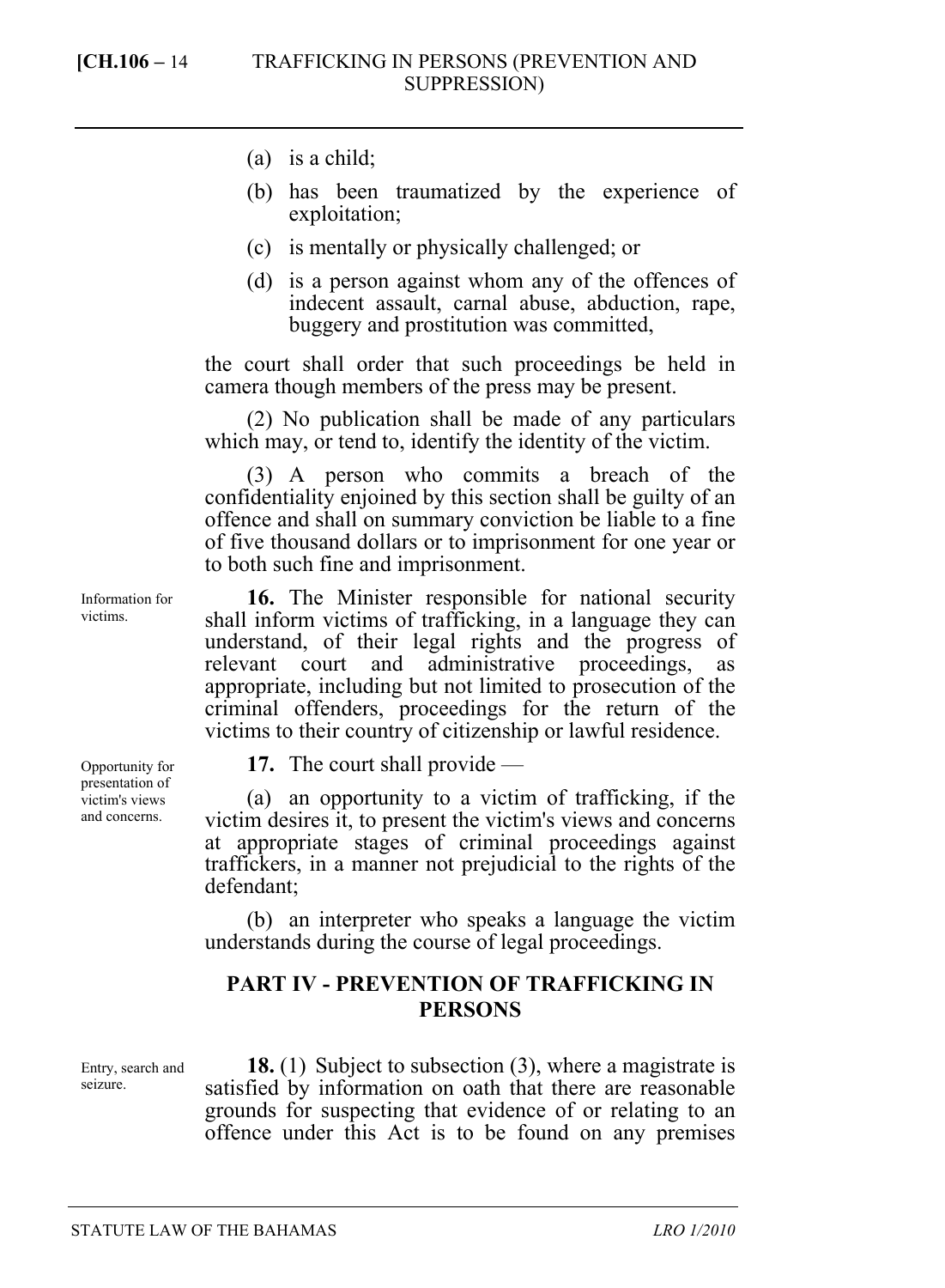specified in the information, he may issue a warrant in accordance with subsection (2).

(2) A warrant issued under subsection (1) may authorize a peace officer named therein to enter the premises specified therein, with such assistance and by the use of such force as is necessary and reasonable to —

- (a) enter upon the premises;
- (b) search the premises for evidence of or relating to an offence under this Act;
- (c) seize property found in the course of the search that the constable believes, on reasonable grounds, to be evidence of or relating to an offence under this Act.

(3) A warrant shall not be issued under this section unless the informant or some other person has given the magistrate, on oath, such further information as the magistrate may require concerning the grounds on which the issue of the warrant is sought.

(4) A warrant issued under this section shall include —

- (a) a statement of the purpose for which the warrant is issued, and a reference to the nature of the trafficking offence;
- (b) a description of the kind of property to be seized;
- (c) the time, not being later than fourteen days, upon the expiration of which the warrant ceases to have effect; and
- (d) a statement as to whether entry is authorized to be made at any time of the day or night, or during the specified hours of the day or night.

(5) For the purposes of this section "an offence under this Act" refers to an offence which has been committed or is about to be committed.

19. Any person who threatens, assaults, or obstructs a offence of constable acting in the execution of his duty under this Act commits an offence and is liable on summary conviction to a fine of ten thousand dollars or to imprisonment for a period of six months or to both such fine and imprisonment.

threatening, obstructing, etc., constable.